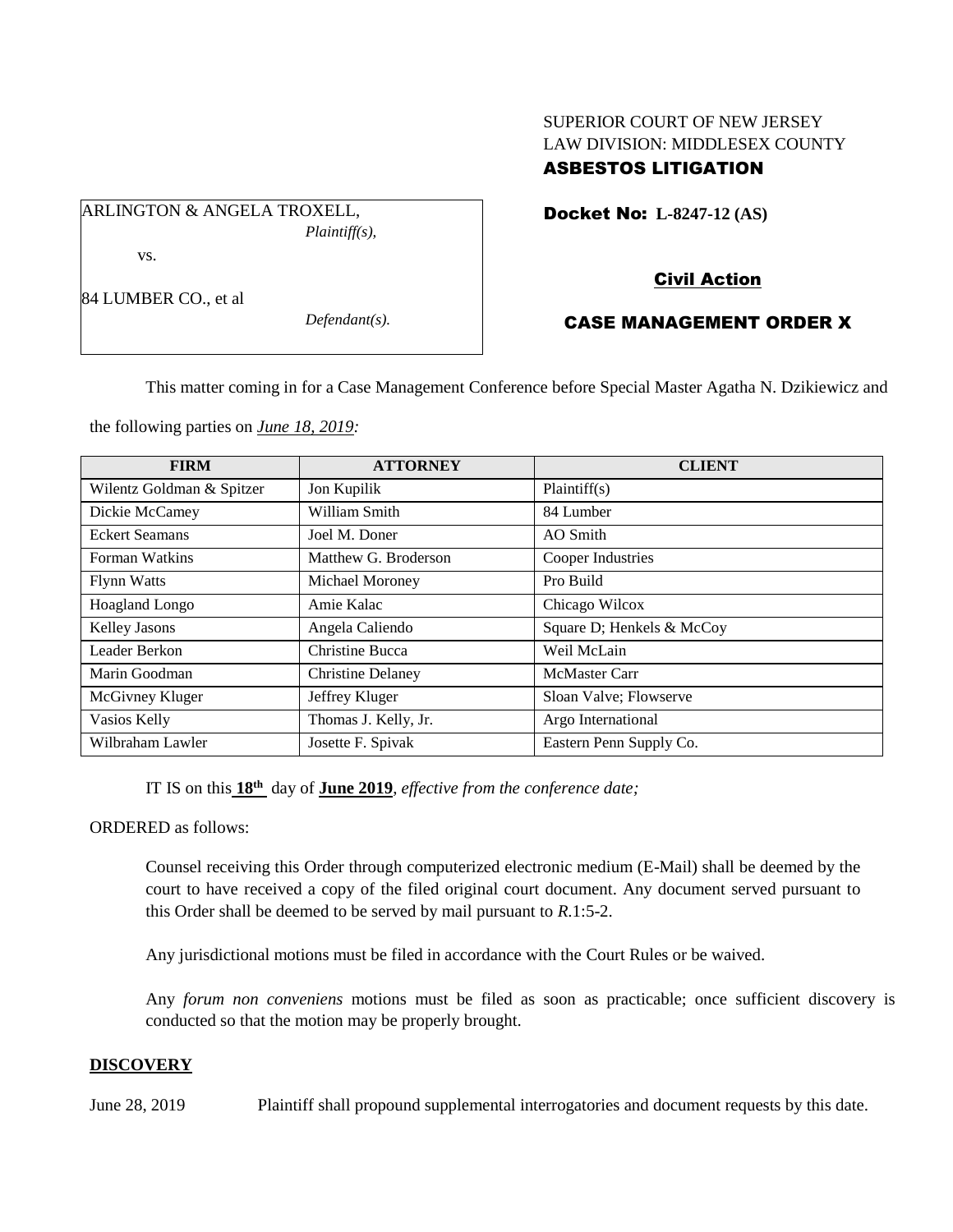| July 26, 2019           | Defendants shall serve answers to supplemental interrogatories and document requests by<br>this date.                                                                                                       |
|-------------------------|-------------------------------------------------------------------------------------------------------------------------------------------------------------------------------------------------------------|
| June 28, 2019           | Defendants shall propound supplemental interrogatories and document requests by this date.                                                                                                                  |
| July 26, 2019           | Plaintiff shall serve answers to supplemental interrogatories and document requests by this<br>date.                                                                                                        |
| September 30, 2019      | Fact discovery, including depositions, shall be completed by this date. Plaintiff's counsel<br>shall contact the Special Master within one week of this deadline if all fact discovery is not<br>completed. |
| September 30, 2019      | Depositions of corporate representatives shall be completed by this date.                                                                                                                                   |
| <b>EARLY SETTLEMENT</b> |                                                                                                                                                                                                             |

#### October 4, 2019 Settlement demands shall be served on all counsel and the Special Master by this date.

November 7, 2019 @ 10:00am Early settlement conference.

#### **MEDICAL EXPERT REPORT**

November 15, 2019 Plaintiff shall serve an updated expert medical report by this date.

January 31, 2020 Defendants shall identify its medical experts and serve medical reports, if any, by this date. In addition, defendants shall notify plaintiff's counsel (as well as all counsel of record) of a joinder in an expert medical defense by this date.

### **LIABILITY EXPERT REPORTS**

- November 15, 2019 Plaintiff shall identify its liability experts and serve liability expert reports by this date or waive any opportunity to rely on liability expert testimony.
- January 31, 2020 Defendants shall identify its liability experts and serve liability expert reports, if any, by this date or waive any opportunity to rely on liability expert testimony.

#### **SUMMARY JUDGMENT MOTION PRACTICE**

- November 8, 2019 Plaintiff's counsel shall advise, in writing, of intent not to oppose motions by this date.
- November 22, 2019 Summary judgment motions shall be filed no later than this date.
- December 20, 2019 Last return date for summary judgment motions.

### **ECONOMIST EXPERT REPORTS**

November 15, 2019 Plaintiff shall identify its expert economists and serve expert economist report(s), if any, by this date or waive any opportunity to rely on economic expert testimony.

 $\_$  , and the set of the set of the set of the set of the set of the set of the set of the set of the set of the set of the set of the set of the set of the set of the set of the set of the set of the set of the set of th